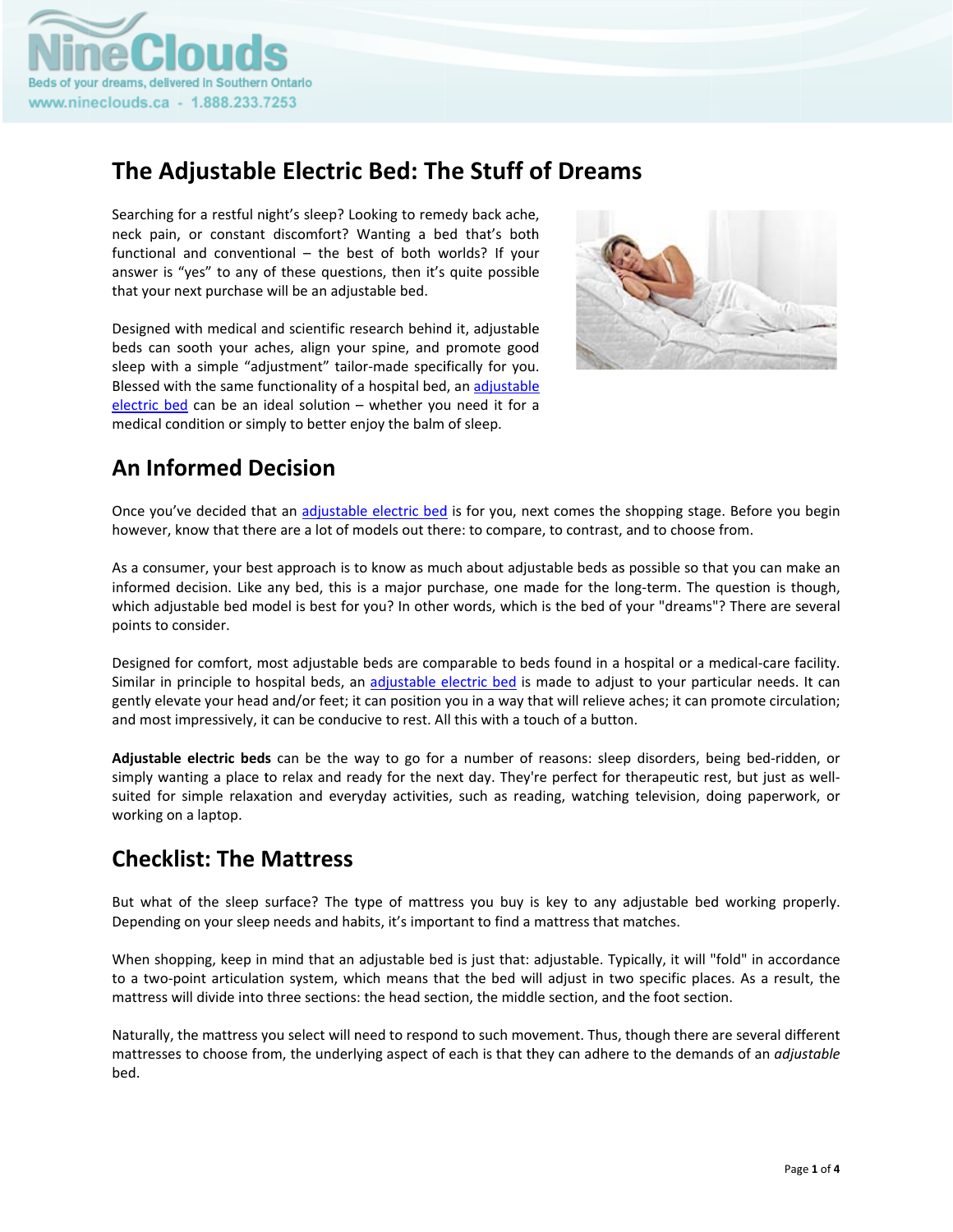

The ideal mattress will work with minimal resistance, while keeping its elemental qualities. As for the type of mattress you'll want to invest in, this all depends on what you need and what you'd like to receive from your bed.

- Memory Foam: Adjustable all its own, a memory foam mattress is typically designed with viso-elastic foam, enabling it to conform to the contours of your body by temperature and weight. Such mattresses also help reduce pressure points, while caressing the body with cushioned foam. Popular maker: Tempur-Pedic.
- Latex: Similar to memory-foam mattresses as far as pressure level, latex mattresses are the most resilient to movement. However, such mattresses also have a shorter life-cycle and within a decade, may need to be replaced two or three times. Though less expensive, replacement can become costly.
- Spring Coil: Made to absorb motion during sleep, such as tossing and turning. Such mattresses are sturdy in construction, designed with innersprings to limit motion while keeping the body supported. Popular m maker: Leggett & Platt.



In addition, consumer demand has prompted manufacturers to create mattresses to meet even more specific needs. Exa amples include :

- Lumbar Support: Made to help those who suffer from back problems. The mattress's construction is designed to support and align the body for a better night's sleep.
- Anti-Allergy: A relatively new design that's become increasingly popular due to the number of allergens in the air. Such a mattress comes equipped with a removable top that can be cleaned of contamination.

# **The Rig ght Size**

You'll also need to choose the right size of mattress. This too will depend on your individual needs. This is what an adjustable bed can offer though: an individualized bed made for maximum comfort. If you're using an adjustable electric bed, the chances are good that you have a specific condition to relieve. And thus, if the aim is specific, so should be your mattress. Overall, there are five basic sizes:

- *Extra Long Single*: Appropriate for a person who's bed-ridden and/or needs to spend a good deal of time in n bed. (approxi mately 39" x 8 80")
- *Extra Long Double*: Similar to the extra long single, it's made for the individual, but with more room. ( ap pproximately 5 54" x 80")
- *Q* ap pproximately 6 60" x 80") Queen: Made for an individual or a couple, the bed cannot be adjusted for each person though. (
- *Dual Queen*: A queen-sized bed in which both sides can be adjusted for the individual's comfort level. (two units approximately 30" x 80")
- Dual King: More room, with each side adjustable to fit the individual's needs. (two extra long twins put together each approximately 39" x 80"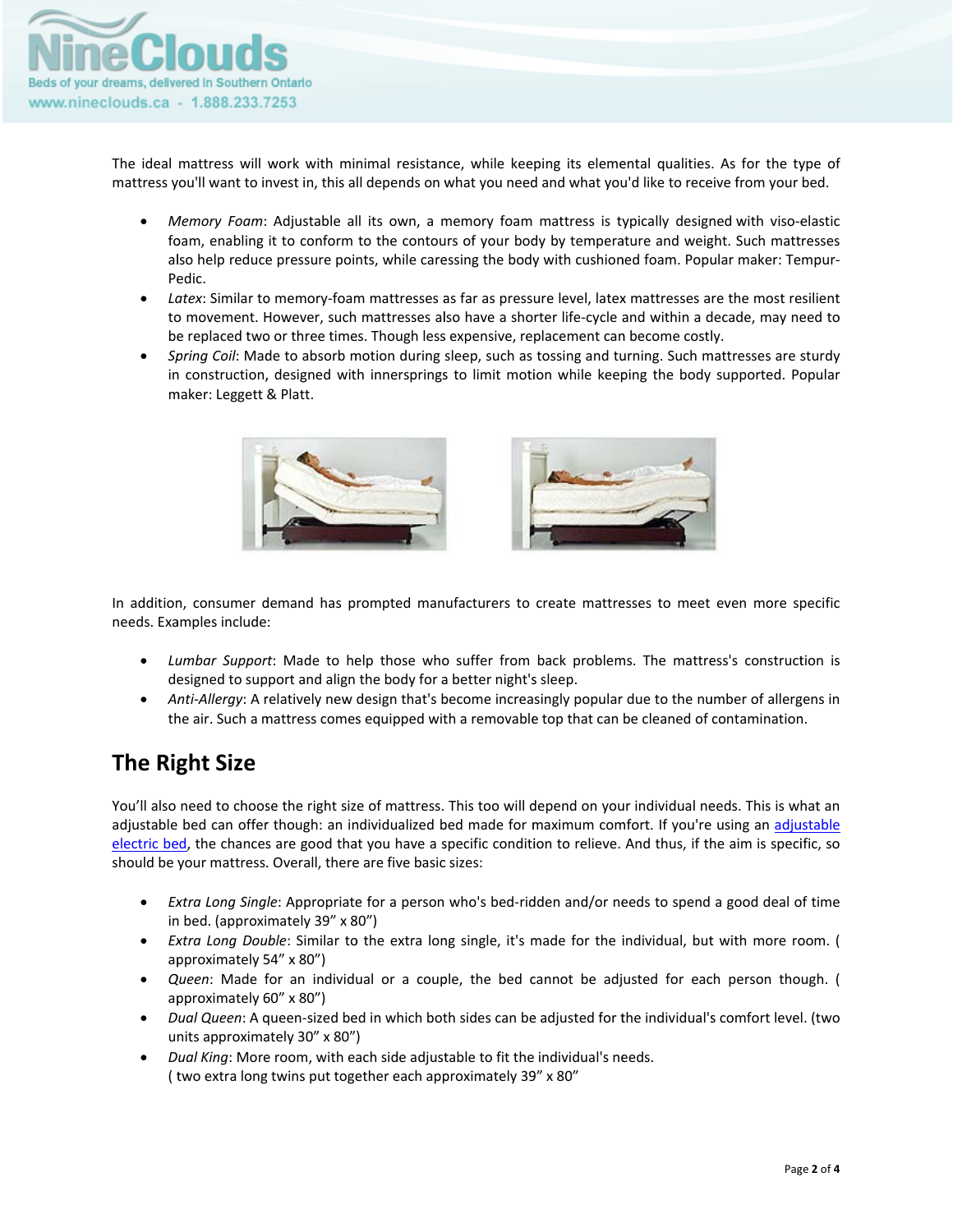

#### **The Superstructure**

After settling on your mattress, next comes the "superstructure," the base of the adjustable bed. This is what will make your bed "go." It's essentially the power that drives the machine. The motor.



Just as your mattress complements your sleep habits, so should your adjustable electric bed. One of the main aspects you'll want to compare is

the sound level of the motor. The ideal motor is a quiet one, one that won't be too overwhelming when in operation.

The reason for this is two-fold: 1) its simply more pleasant for the machinery to be as quiet as possible and 2) being quiet, any potential problems can be detected more easily, should the sound level ever increase with time. Most motors today are located within sound-dampening cases though so you really can't go wrong in this department.

When choosing an adjustable bed frame, remember again that this is an important investment. Though some systems may cost less, they also may not be able to withstand use for a considered period of time. Proper research is always advisable when buying such an item. You'll want to make sure you get a quality return-on-investment and one that will also offer longevity.

Price-wise, adjustable beds range from \$1,500 to \$4,000 and above. Adjustable electric beds will cost more than manual versions. To help with maintenance, most electric bases also come with a back-up battery system in case of power loss.

### **Buy with Confidence**

A reputable manufacturer can provide peace of mind. An adjustable electric bed isn't just a bed frame, but literally a piece of machinery. You'll want to be certain that all parts are working properly and have the confidence that it will continue as such down the road.

For instance, with manufacturers like Leggett and Platt, you can purchase knowing that their long-standing reputations in the market are based on satisfied customers, repeat business, and industry-leading innovation. Over time, these manufacturers have made modifications to improve upon winning formulas. As a consumer, you benefit from such competition.

In general, you'll want to look at what each manufacturer offers in common and what makes each unique. Depending on your need, one type of adjustable system will likely work best. If for example, you need an adjustable electric bed to help relieve poor circulation, you'll want to find one that promotes good blood flow. A latex or memory foam mattress will likely be your best choice

Guard rails, a mechanical lift - such additions may also be helpful for self-care as well as for a person taking care of someone else at home. Other add-ons that can help make an adjustable electric bed easier to operate and maintain include memory positioning, wireless control, and massage options. Massage, like Leggett and Platt's wave massage, is usually available in gentle to powerful options.

You'll also want to look into finger-tip adjustments. How does the remote work and what can be controlled with a push of a button. Does it have a memory function? While adjustable beds are ideal for most anyone, oftentimes they're purchased to give people the kind of comfort at home that they would receive at a hospital. Independent